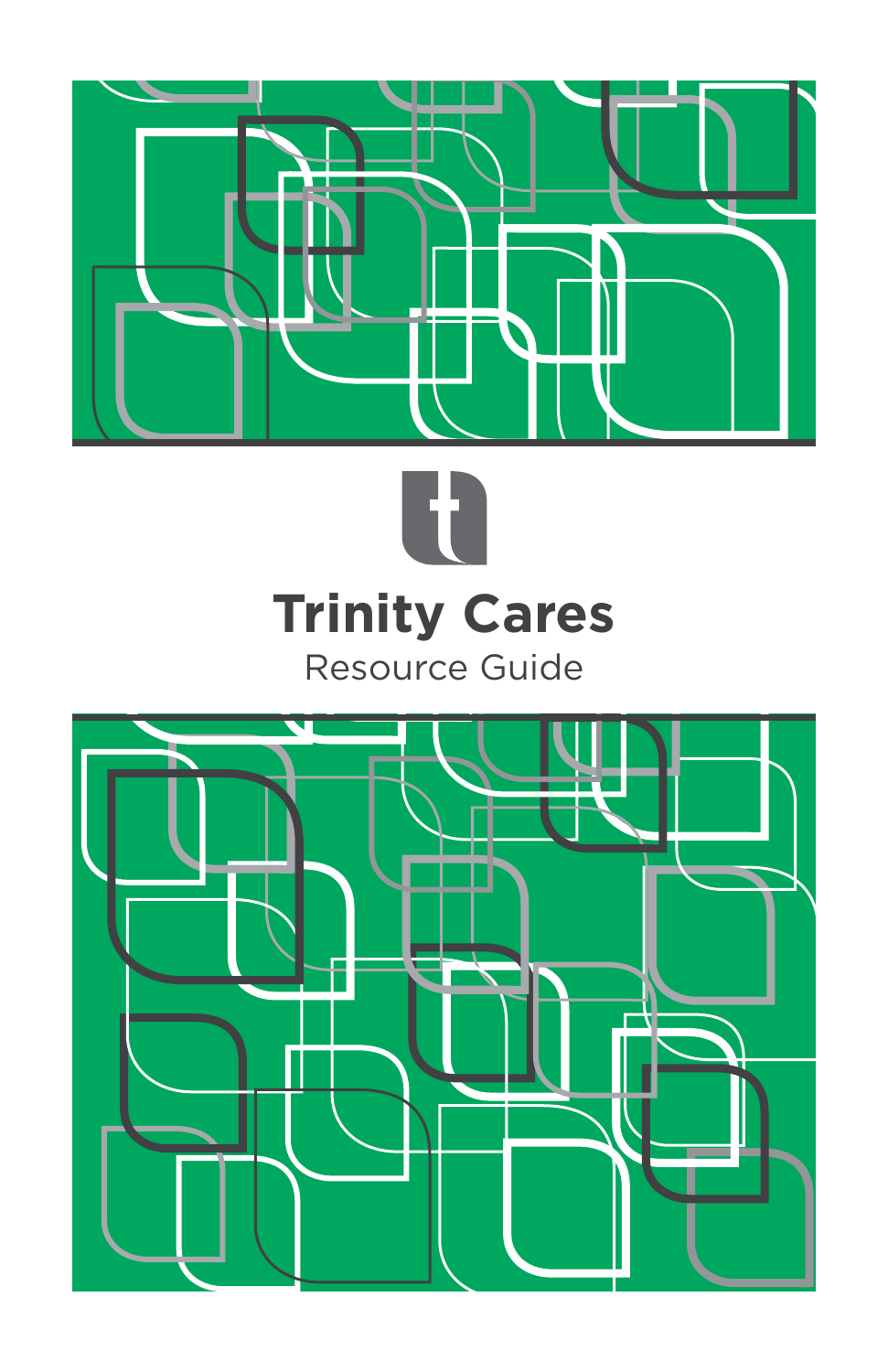Revised December 2021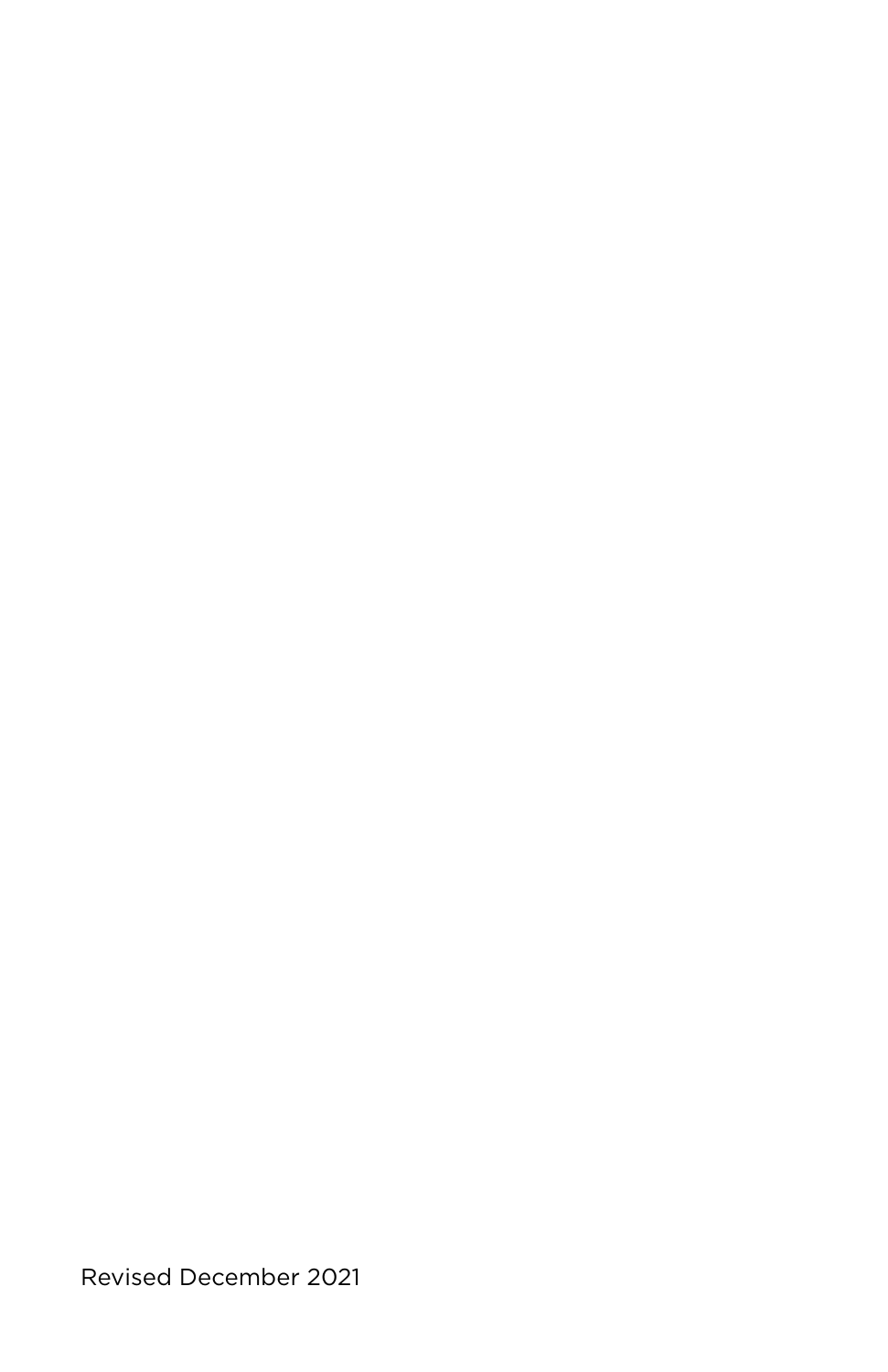No matter your season of life, we are here to walk with you. The Trinity Care Team is here to help you in leveraging the various seasons of life for the purpose of spiritual transformation. Trinity Church has been meeting the needs of individuals and families in the Greater Lansing area since the 1950s.

This guide provides information about resources located within our church and community. The digital version of the guide provides clickable links to the resources' websites.

*Let love be genuine. Abhor what is evil; hold fast to what is good. Love one another with brotherly affection. Outdo one another in showing honor. Do not be slothful in zeal, be fervent in spirit, serve the Lord. Rejoice in hope, be patient in tribulation, be constant in prayer. Contribute to the needs of the saints and seek to show hospitality. Romans 12:9-13 ESV*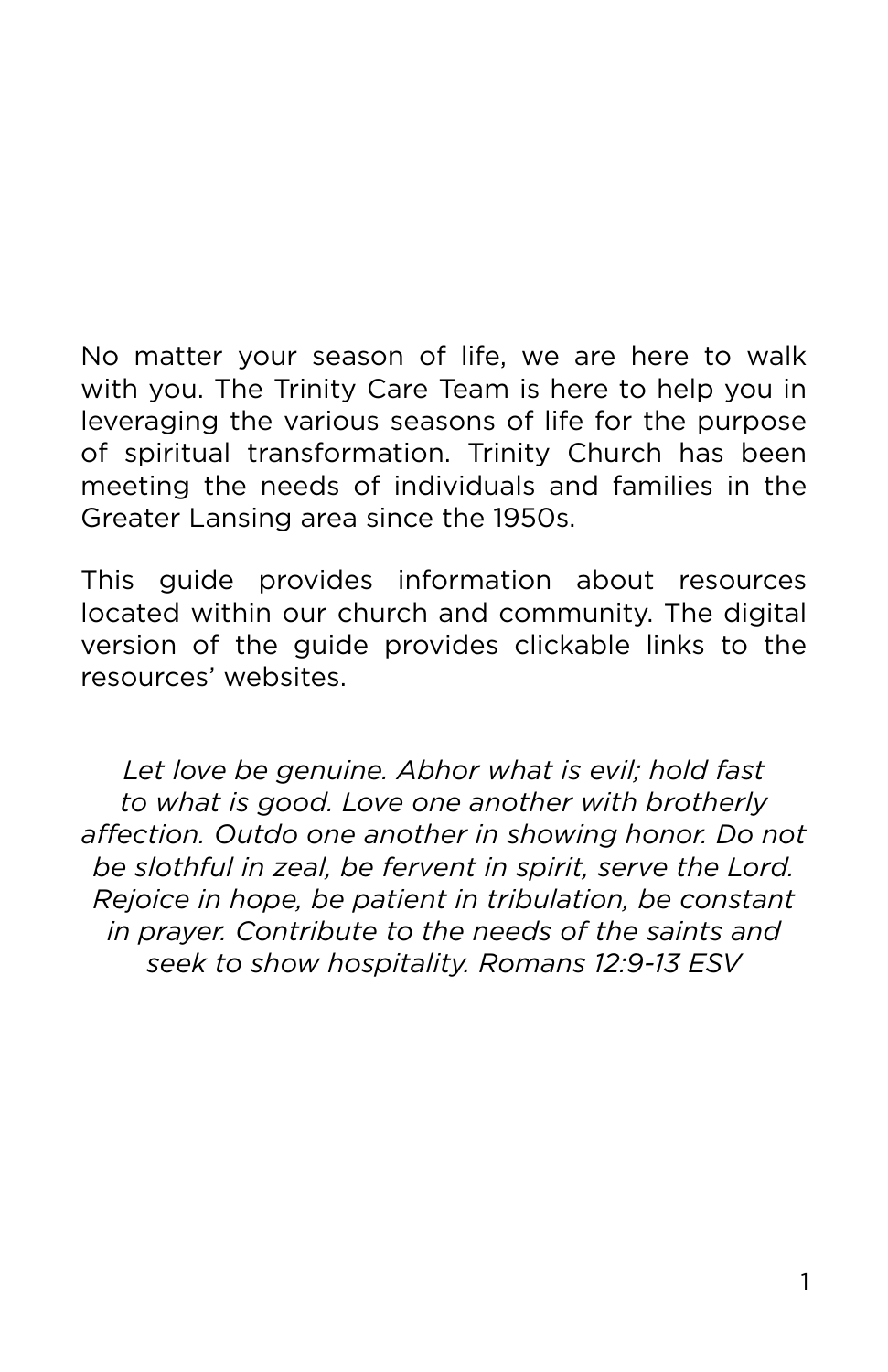

# **2.1.1 and Christian Services**

Assistance is available for housing support, education, employment, food, health care, mental health, substance abuse, personal and household items, clothing needs, nutritional help, aid for veterans, aid for the elderly, transportation, and much more, by contacting:

- Dial 211 or go to [mi211.org](https://www.mi211.org/) *Available 24/7/365*
- Christian Services 517-394-5411 *Monday-Thursday 9:15am-3:00pm*

# Baptisms

We offer an online class for those interested in being baptized at Trinity Church. This required class covers the Biblical basis for baptism along with how we, as disciples of Christ, can share the Gospel along with our own personal story. To sign up to be baptized, visit wearetrinity.com/baptism.

# Cards of Encouragement

Our *Christian Card Ministry* sends cards to individuals who may need extra support and care during this season in their lives. If you know someone who might be encouraged to receive cards periodically or would like to be included yourself, please contact Pat Crosby at 517-282-3820. If you are requesting cards on behalf of someone else, please get their consent before sharing their information with us.

# Care Guides for Adults

Care Guides are trained volunteers from Trinity who are available for those in need of someone to walk alongside them during a hard season of life. Care Guides provide a safe place to process life's disappointments and challenges with a Christ-centered, biblical focus. Request a free and confidential meeting with a Care Guide at wearetrinity.com/care-guides.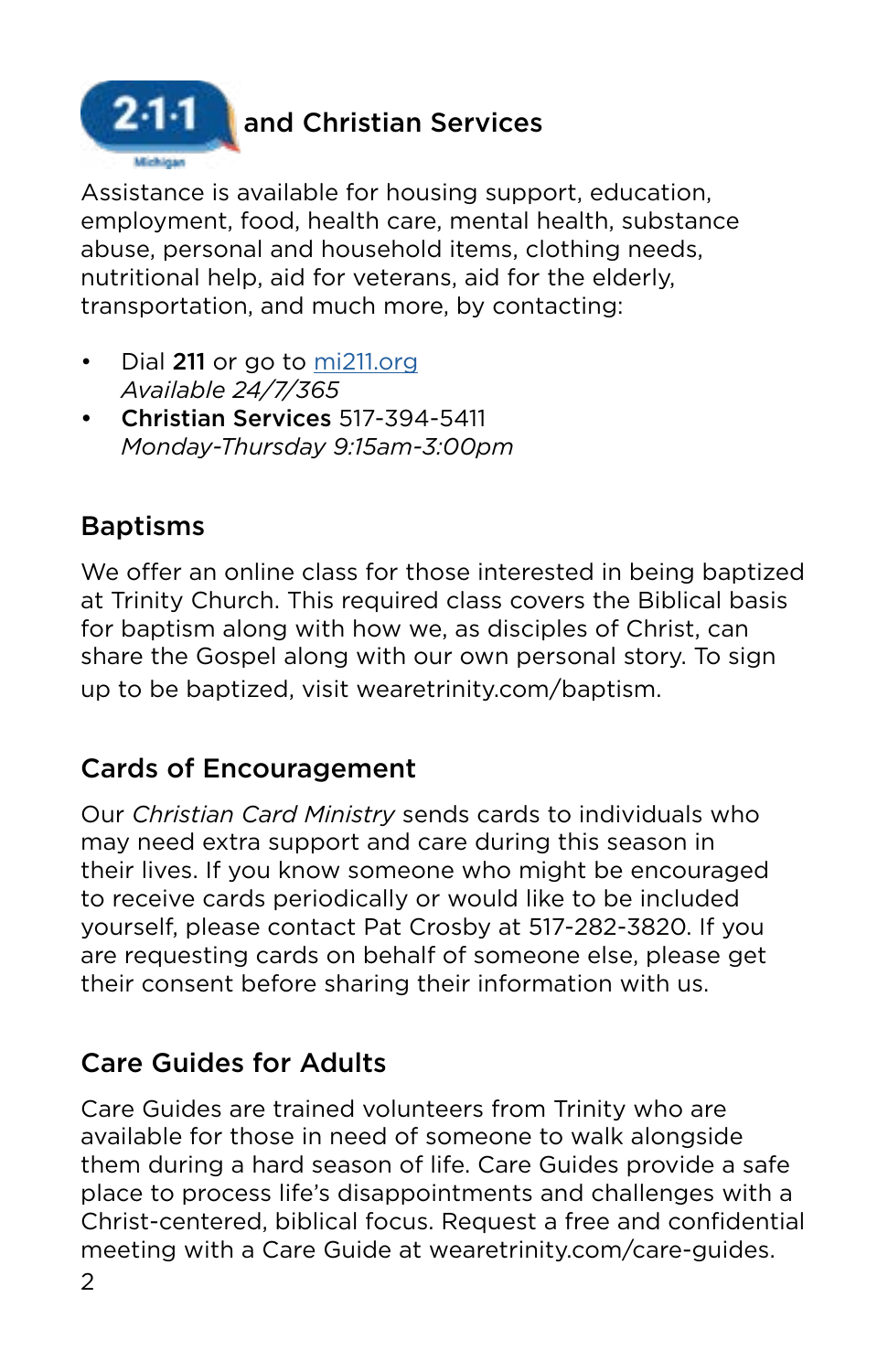# Celebrate Recovery

*Celebrate Recovery* is all about celebrating the healing and transformation found in Christ so that we can experience full life with Him! Find freedom from all kinds of hurts, habits, and hang-ups in a safe, caring community of others on the road to recovery. Participants work on a variety of issues including codependency, drug and alcohol addiction, abusive relationships, pornography addiction, food issues, anger or ANYTHING that stunts emotional and spiritual growth. Contact Christy at [christy.maniscalco@wearetrinity.com](mailto:christy.maniscalco@wearetrinity.com) or 517-272-3844 for more information.

*Celebrate Recovery* meets on Thursday evenings, with dinner at 6:00pm and large- and small-group gatherings from 7:00-9:15pm. Enter Door D on the south side of the church. Dinner is \$5 for adults and \$2 for children.

#### Counseling

You don't have to face life's challenges alone. If someone is in need of professional Christian counseling, contact:

#### Monarch Counseling 517-930-3071 Monarch Counseling, conveniently located inside Trinity Church, has a team of Christian counselors ready to help no matter your struggles.

#### Wellspring Counseling 617-336-4335

You can also visit [psychologytoday.com](https://www.psychologytoday.com/us) to view counselors' profiles and find a therapist by zip code. This site will provide information on local counselors' beliefs (especially helpful when looking for a Christian counselor), qualifications, specialties, fees, and more.

#### Crisis Center Helplines

| Adult Abuse Resources                   |              |
|-----------------------------------------|--------------|
| Adult Protective Services (elder abuse) | 517-887-9650 |
| Elder Abuse, Exploitation, Neglect 24hr | 800-996-6228 |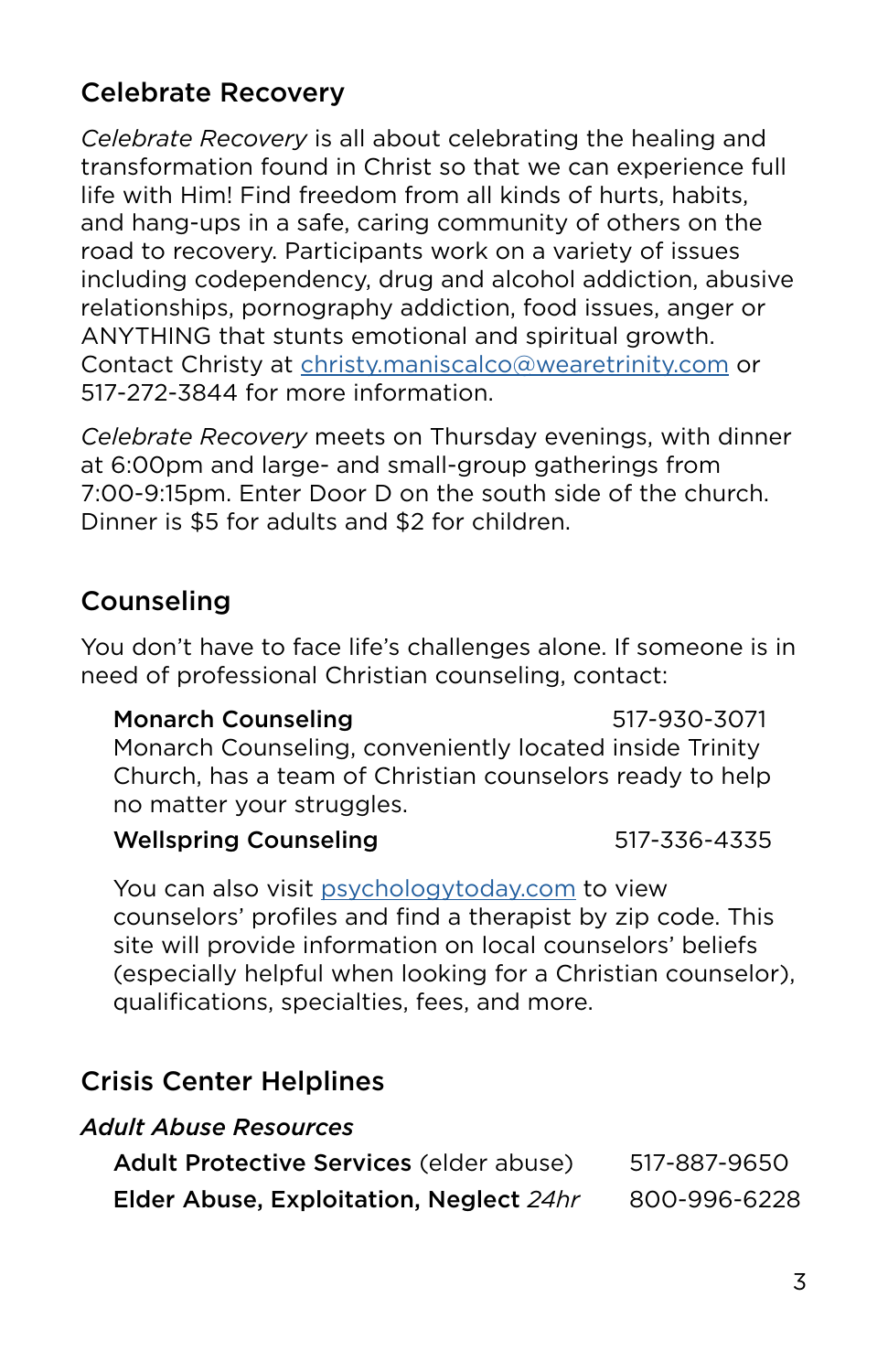| <b>Aging Information &amp; Referrals</b>  |              |
|-------------------------------------------|--------------|
| Tri-County Office on Aging                | 517-887-1440 |
| <b>Child Abuse &amp; Neglect</b>          |              |
| <b>Child Abuse Prevention Services</b>    | 517-484-8444 |
| Parent Helpline/Child Abuse 24hr          | 800-942-4357 |
| Parents Anonymous 24hr                    | 800-482-0747 |
| Ingham County Protective Services 24hr    | 517-887-9450 |
| <b>Clinton County Protective Services</b> | 989-224-5500 |
| after 5:00pm only                         | 989-224-7684 |
| <b>Eaton County Protective Services</b>   | 517-543-0860 |
| after 5:00pm only                         | 517-543-0863 |
| <b>Crisis Helplines</b>                   |              |
| <b>Community Mental Health</b>            |              |

| <b>Emergency Services</b>       | 517-372-8460 |
|---------------------------------|--------------|
| Listening Ear 24hr              | 517-337-1717 |
| Runaway Assistance Program 24hr | 800-292-4517 |
| <b>Eldercare</b>                | 800-677-1116 |

#### *Domestic Abuse*

Local law enforcement agencies are always available when someone is being abused. Dial 911 for assistance.

EVE (End Violent Encounters) *24hr* 517-372-5572 Provides advice and shelter. Visit [eveinc.org](https://www.eveinc.org/).

MSU Safe Place Relationship Violence & Stalking Program Priority given to MSU community, but help to anyone if there are openings. 517-355-1100 or [safeplace.msu.edu](https://safeplace.msu.edu/).

| SIREN/Eaton Shelter, Inc.<br>Provides advice and transitional housing<br>Confidential Crisis Lines 24hr |                              | 517-543-0748 |
|---------------------------------------------------------------------------------------------------------|------------------------------|--------------|
|                                                                                                         |                              | 800-899-9997 |
|                                                                                                         |                              | 517-543-4915 |
| Family Violence Prevention Helpline 24hr                                                                |                              | 800-996-6228 |
| Parent Helpline 24hr                                                                                    |                              | 800-942-4357 |
| <b>Legal Aid</b>                                                                                        | 517-394-3121 or 800-968-4445 |              |
| <b>Lawyer Referral &amp; Information Service</b>                                                        |                              | 517-482-8816 |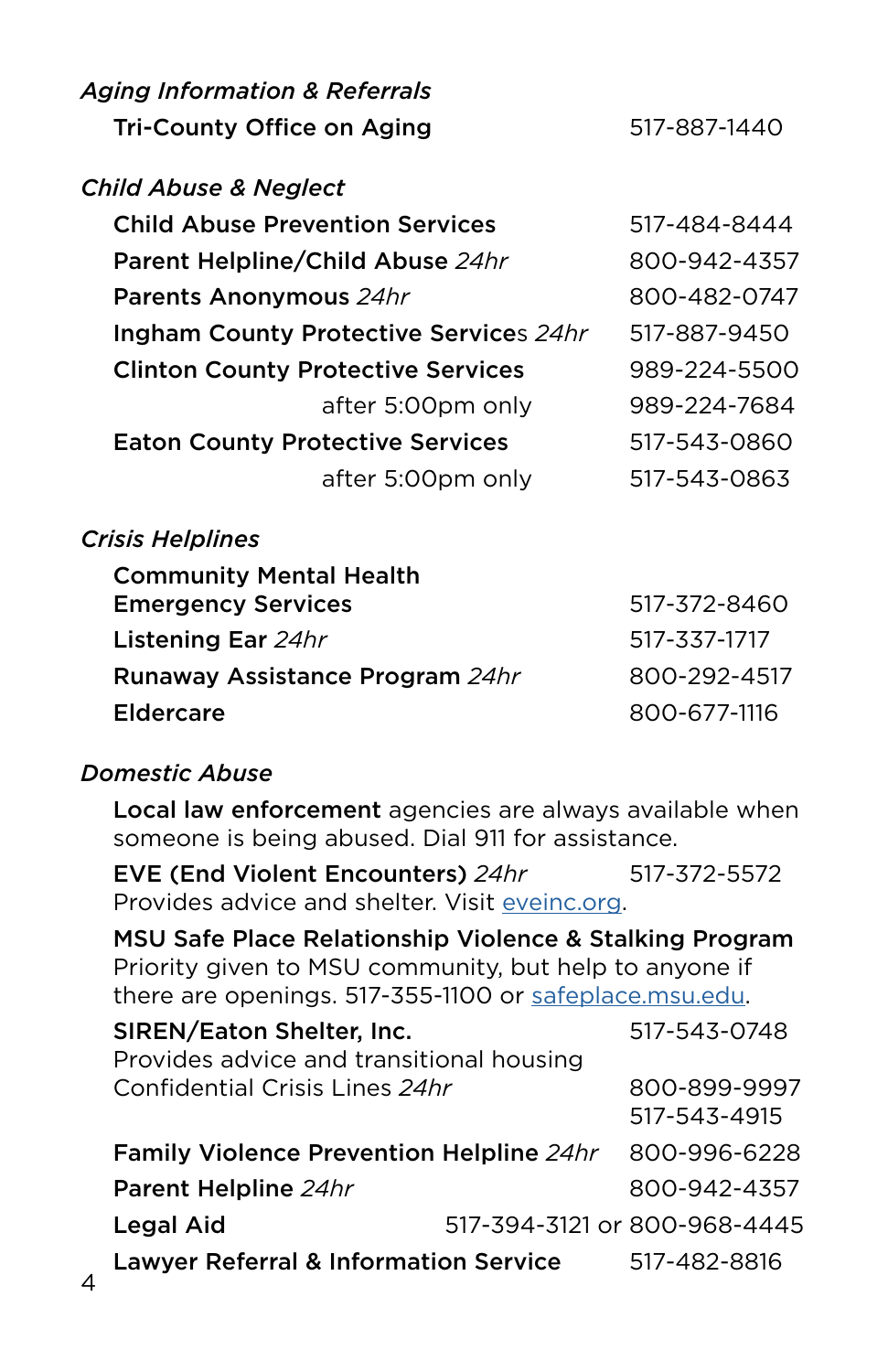| Human Services Department - Family Independence Program |              |
|---------------------------------------------------------|--------------|
| <b>Clinton County</b>                                   | 989-224-5500 |
| <b>Eaton County</b>                                     | 517-543-0860 |
| Ingham County                                           | 517-887-9400 |
| <b>Shiawassee County</b>                                | 517-725-3200 |
| <b>Mental &amp; Medical Health Resources</b>            |              |
| <b>Child and Family Charities</b>                       | 517-882-4000 |
| <b>Community Mental Health Authority of</b>             | 517-346-8460 |
| <b>Clinton, Eaton, and Ingham Counties</b>              | ceicmh.org   |
| Cristo Rey Counseling & Guidance Program 517-372-4700   |              |
| <b>Great Lakes Counseling</b>                           | 616-414-1900 |
| <b>Ingham County Health Department</b>                  | 517-887-4300 |
| Ingham County Mental Health Center 24hr                 | 517-372-8460 |
| <b>Medical Access Program - Red Cross</b>               | 517-484-7461 |
| <b>Mental Health Association of Michigan</b>            | 800-482-9534 |
| <b>Wellspring Counseling</b>                            | 517-336-4335 |
| <b>Services for Refugees</b>                            |              |
| <b>Catholic Refugee Services</b>                        | 517-323-4734 |
| <b>Samaritas</b>                                        | 517-321-7663 |
| <b>Substance Abuse Treatment and Resources</b>          |              |
| <b>Alcoholics Anonymous 24hr</b>                        | 517-377-1444 |
| Al-a-non $24hr$                                         | 517-484-1977 |
| <b>Celebrate Recovery at Trinity Church</b>             | 517-272-3844 |
| Gateway Community Services (ages 12-20) 517-351-4000    |              |
| <b>Mid-Michigan Recovery Services</b>                   | 517-887-0226 |

## Deacon Ministry

The Deacons of Trinity Church provide compassionate care for those in need. If you need assistance, please contact Robbi Imhoff at 517-272-3820 or robbi.imhoff[@wearetrinity.com](mailto:robbi.imhoff%40wearetrinity.com?subject=) to discuss the situation and fill out an application.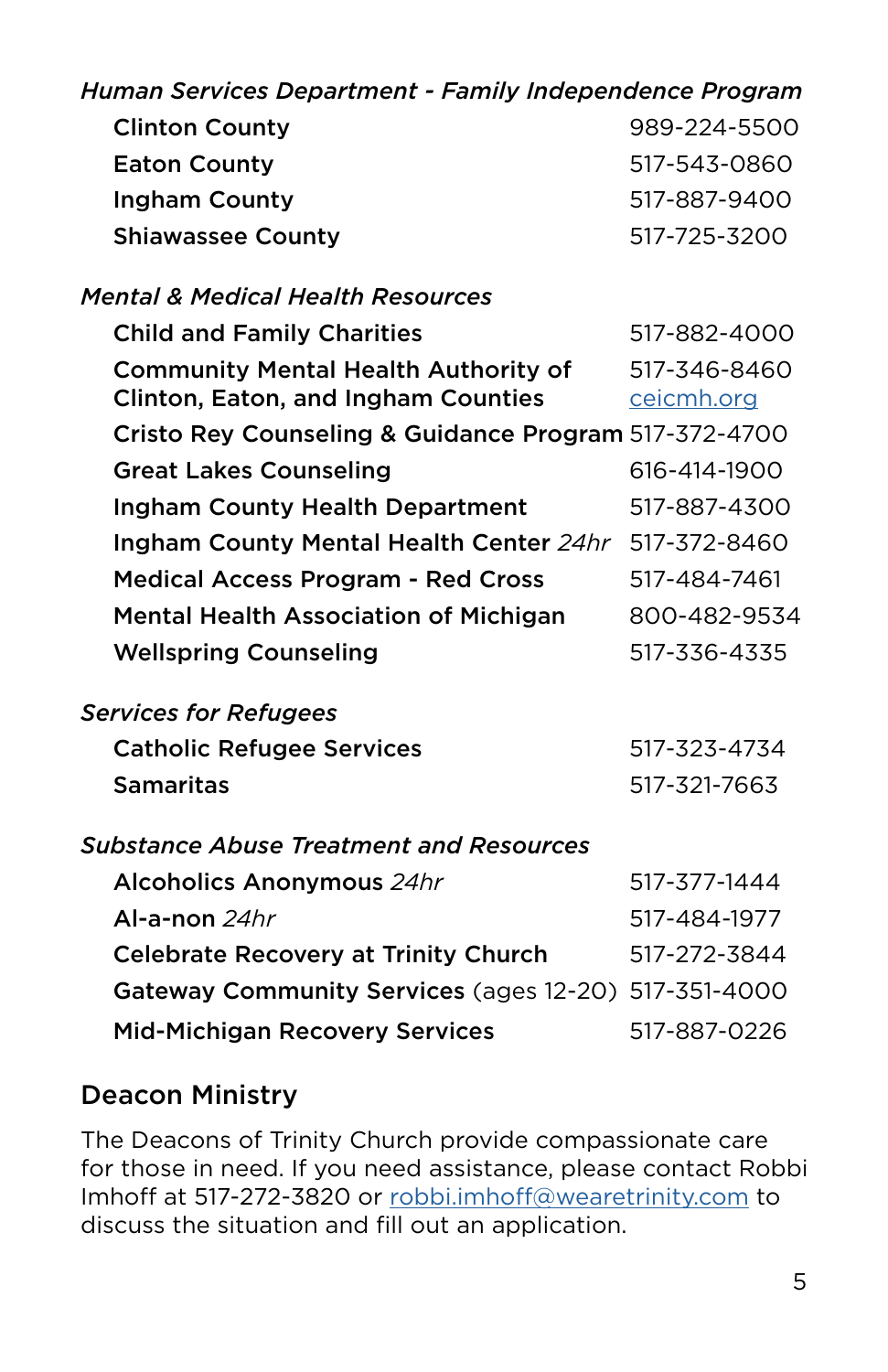# Divorce Care and Support

#### DivorceCare

*DivorceCare* provides care and support to those experiencing separation and divorce. Through this group, individuals can find the support of others who also are processing hurt and disappointment over a broken marriage and gain renewed hope for the future. This group meets Sundays at 9:15am. Contact Angela Atkins at [aatkinseddins@aol.com](mailto:aatkinseddins@aol.com) for the most up-to-date meeting information.

#### Divorce Support for Children and Teens

Little Pieces Club and Little Pieces Club for Teens, two individual ministries of Trinity Church, offer care and support for children and teens impacted by divorce. For more information, contact Chris Pohlod at chris.pohlod@gmail.com.

# Financial Counseling

#### Budget Counseling at Trinity Church

Our budget counselors provide individual help on establishing a budget and getting out of debt. Contact Robbie Imhoff at robbie.imhoff@wearetrinity.com for more information.

#### Financial Peace University at Trinity Church

*Financial Peace University* is a nine-week class to help you learn how to get out of debt and manage money the way God desires. Offered twice a year. For more information, contact Carolyn Kersten at carolyn.kersten@wearetrinity.com.

#### Lansing Financial Empowerment Center

The LFEC provides professional counselors who can help create a budget, reduce money stress, improve credit, pay down debt, access affordable bank accounts, and save money for the future. These services are free of charge with no income or residency requirements. To schedule an appointment go to [schedulicity.com/scheduling/LFECLP](https://schedulicity.com/scheduling/LFECLP) or call 517-483-4550, Monday-Friday, 9:00am-5:00pm.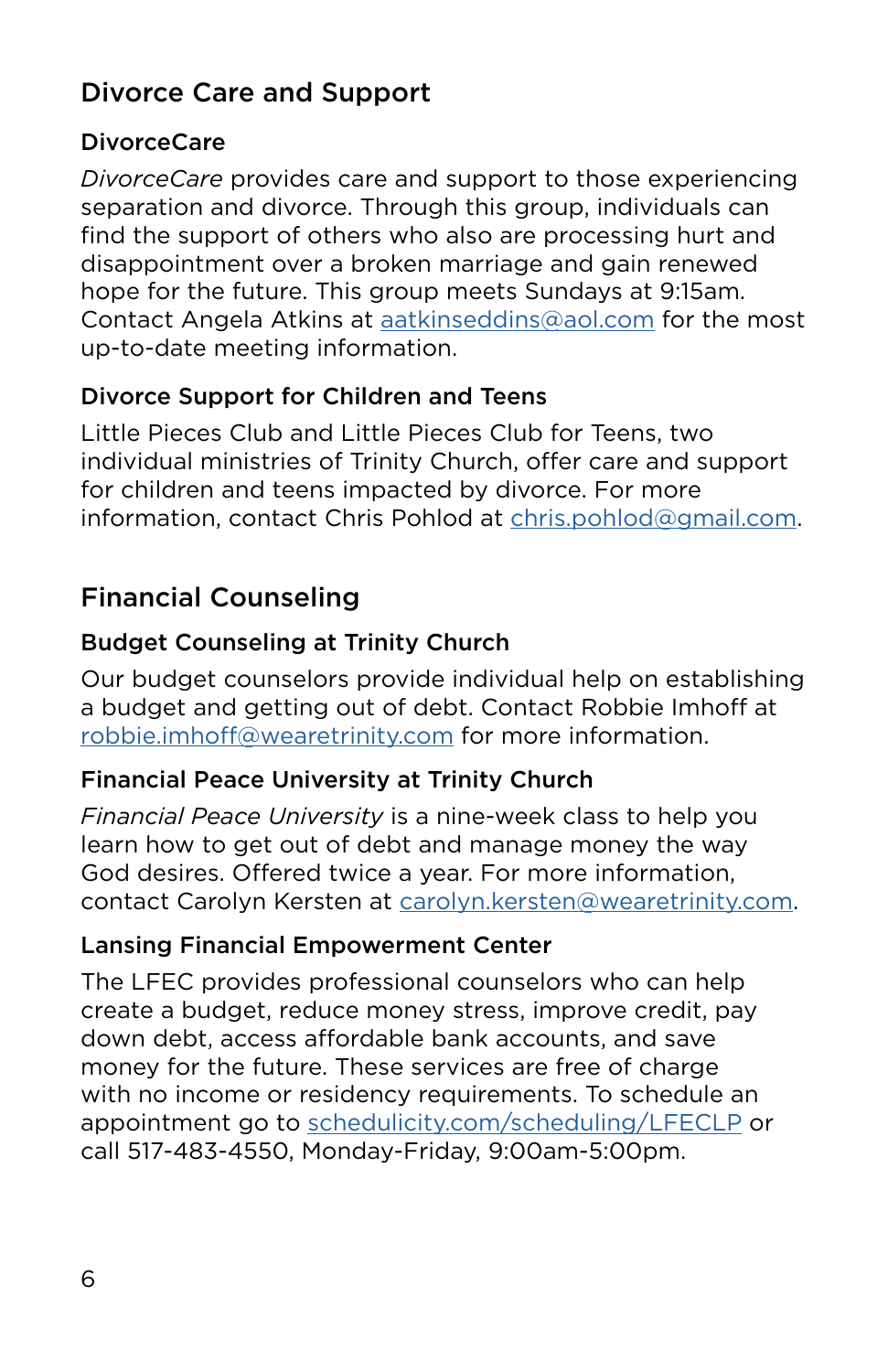# Food Assistance

Local agencies may provide meals at no charge. Please contact the agency for the most up-to-date information. Trinity Church also offers food boxes to people in need through our Deacon Ministry (see contact information on page 5).

| <b>Advent House Ministries</b><br>Westminster Presbyterian<br>743 N. MLK, Lansing<br>Saturdays - 8:00am, 11:30am, 4:30pm<br>Sundays - 9:30am, 1:00pm, 5:00pm | 517-485-4722 |
|--------------------------------------------------------------------------------------------------------------------------------------------------------------|--------------|
| <b>Calvary Christian Fellowship</b><br>5324 Millett Hwy, Lansing<br>Visit cclansing.com/services<br>1st & 3rd Thursday - 12:00-1:30pm                        | 517-372-9673 |
| <b>Central United Methodist Church</b><br>215 N Capital, Lansing<br>Thursdays - 11:30am-12:30pm                                                              | 517-485-9477 |
| Christ Lutheran Community Soup Kitchen 517-482-2252<br>122 S. Pennsylvania, Lansing<br>Saturday - 11:30am-1:30pm                                             |              |
| <b>Christ United Methodist Church</b><br>517 W Jolly, Lansing<br>Mondays & Wednedays - 11:15am-12:30pm                                                       | 517-394-2727 |
| <b>City Rescue Mission</b><br>613 E. Michigan, Lansing<br>Daily - 6:30pm                                                                                     | 517-485-0145 |
| <b>Cristo Rey Commmunity Center</b><br>1717 High St, Lansing<br>Tuesdays & Thursdays - 11:30am-12:30pm                                                       | 517-372-4700 |
| <b>Salvation Army</b><br>525 N Pennsylvania, Lansing<br>Mondays & Fridays - 12:00-12:45pm                                                                    | 517-484-4424 |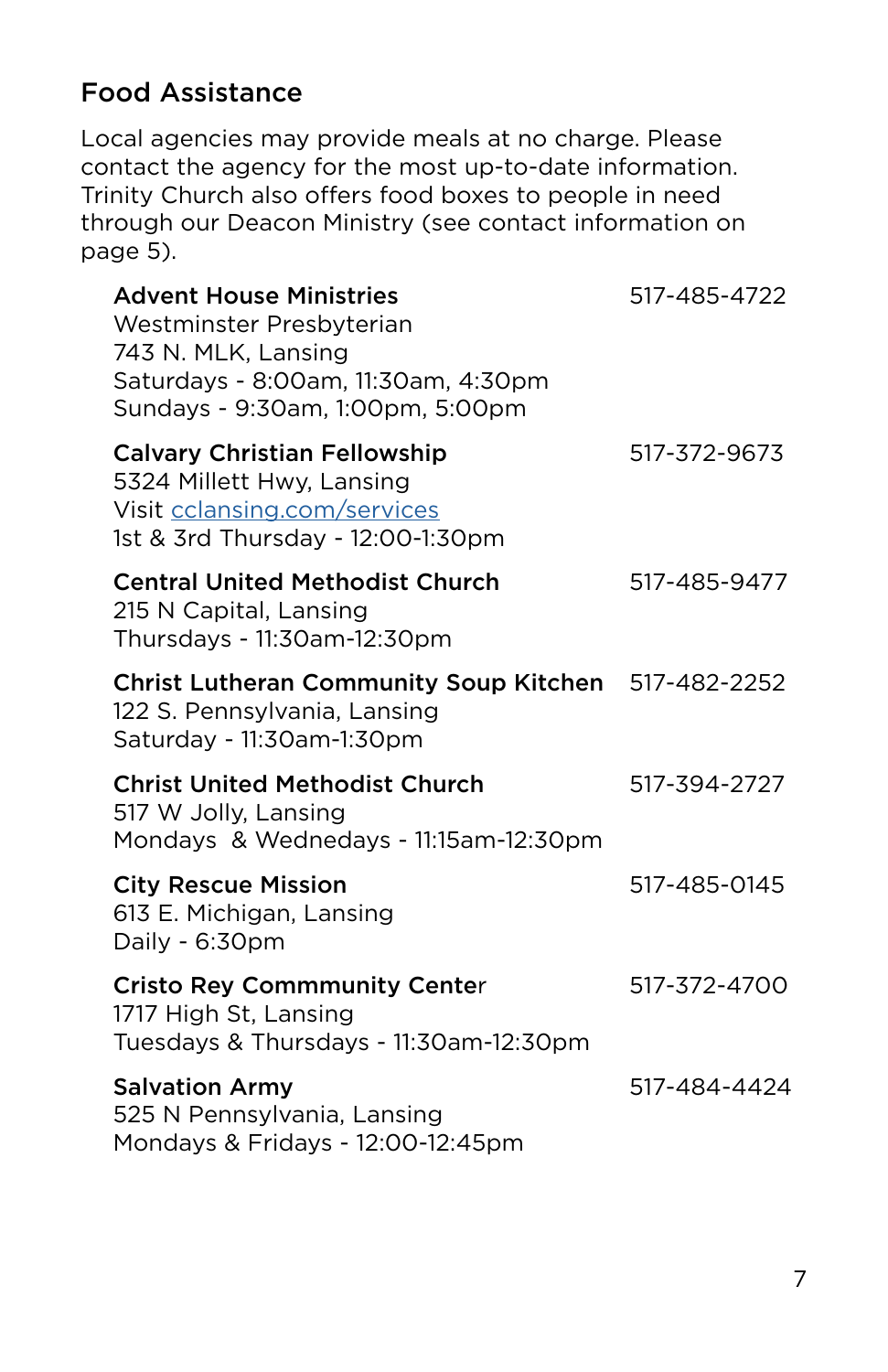| <b>Southside Community Soup Kitchen</b><br><b>Galilee Baptist Church</b><br>2511 Reo Rd, Lansing<br>Tuesdays & Thursdays - 11:30am-12:15pm | 517-887-0770 |
|--------------------------------------------------------------------------------------------------------------------------------------------|--------------|
| <b>Volunteers of America</b><br>430 N Larch, Lansing<br>Monday-Friday - 7:30am, 11:30am, 4:30pm<br>Saturdays & Sundays - 8:00am, 4:30pm    | 517-484-4414 |
| Additional Food Assistance                                                                                                                 |              |
| Ingham County                                                                                                                              | 211          |
| Holt/Mason                                                                                                                                 | 517-676-1065 |
| <b>Eaton County</b>                                                                                                                        | 517-543-5465 |

Clinton County 989-224-6702 Christian Services 517-394-5411

#### Food Benefits Application Assistance

The Greater Lansing Foodbank can assist individuals in completing the application forms for food benefits and direct them to food distribution sites in the area.

The Greater Lansing Foodbank, 517-899-9457 or [facebook.com/GLFoodBank1/events](https://www.facebook.com/GLFoodBank1/events/)

Central Michigan 211 (available 24/7, 365) By phone: dial 211 or 866-561-2500 By text: text your zip code to 898-211

#### Food Pantry

The Deacons of Trinity Church maintain a food and personal needs pantry at the church. Personal items such as soap, toothpaste, toilet paper and deodorant and boxes of non-perishable foods are stocked there. Please call Robbi at 517-272-3820 if you are in need of food or personal items.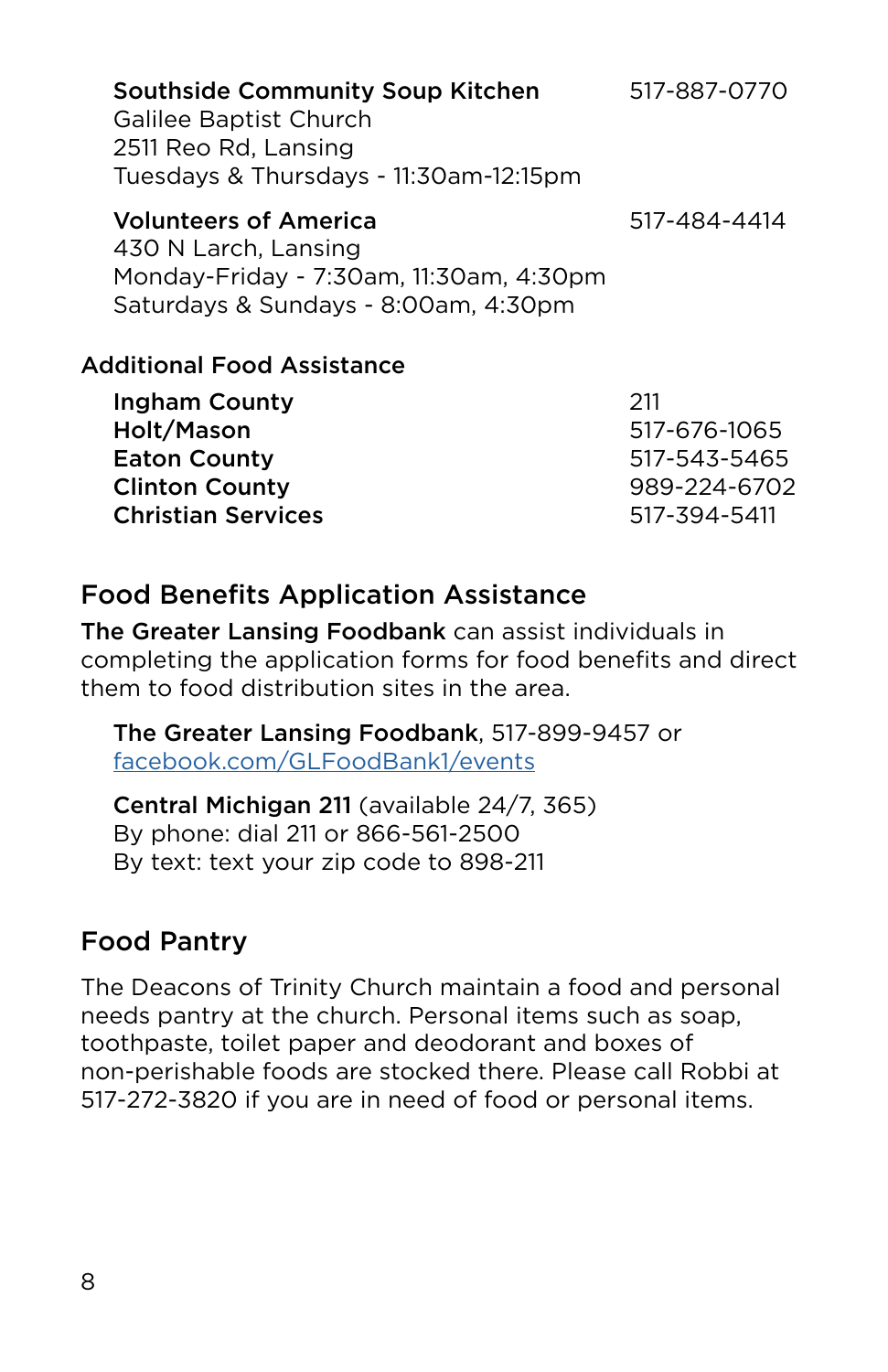# Foster Care & Adoption Assistance

Trinity's *Open Arms Ministry* provides care and support to foster and adoptive families. Contact Carla Kelley at 517-699-2877 or [trinityopenarms@gmail.com](mailtto:trinityopenarms@gmail.com) for more info.

# Funerals

Trinity members or attenders who have lost a loved one and would like to hold a funeral or memorial service at Trinity Church may contact Brandon Hamilton at brandon.hamilto[n@wearetrinity.com](mailto:brandon.hamilton%40wearetrinity.com?subject=) or 517-272-3820.

# Grief Support

*GriefShare* is a friendly, caring group of people who will walk alongside you through one of life's most difficult experiences—the death of a loved one. Contact Angela Clark-Pohlod at angela.clark-pohlod@wearetrinity.com for the most up-to-date meeting information.

# Hospitalization

If someone from Trinity is hospitalized, you can let staff know by calling Pat Crosby at 517-272-3820.

# Internationals

Go>Connect is a disciple-making community including students, scholars, singles, families and American friends who get together to connect, encourage and learn from one another. For more information, contact Karen Getz at goconnectmsu@gmail.com.

# Marriage Enrichment Community

Trinity Church's *Marriage Enrichment Community* is a closeknit community committed to building healthy, vibrant marriage relationships. For more information, contact angela.clark-pohlod@wearetrinity.com for more information.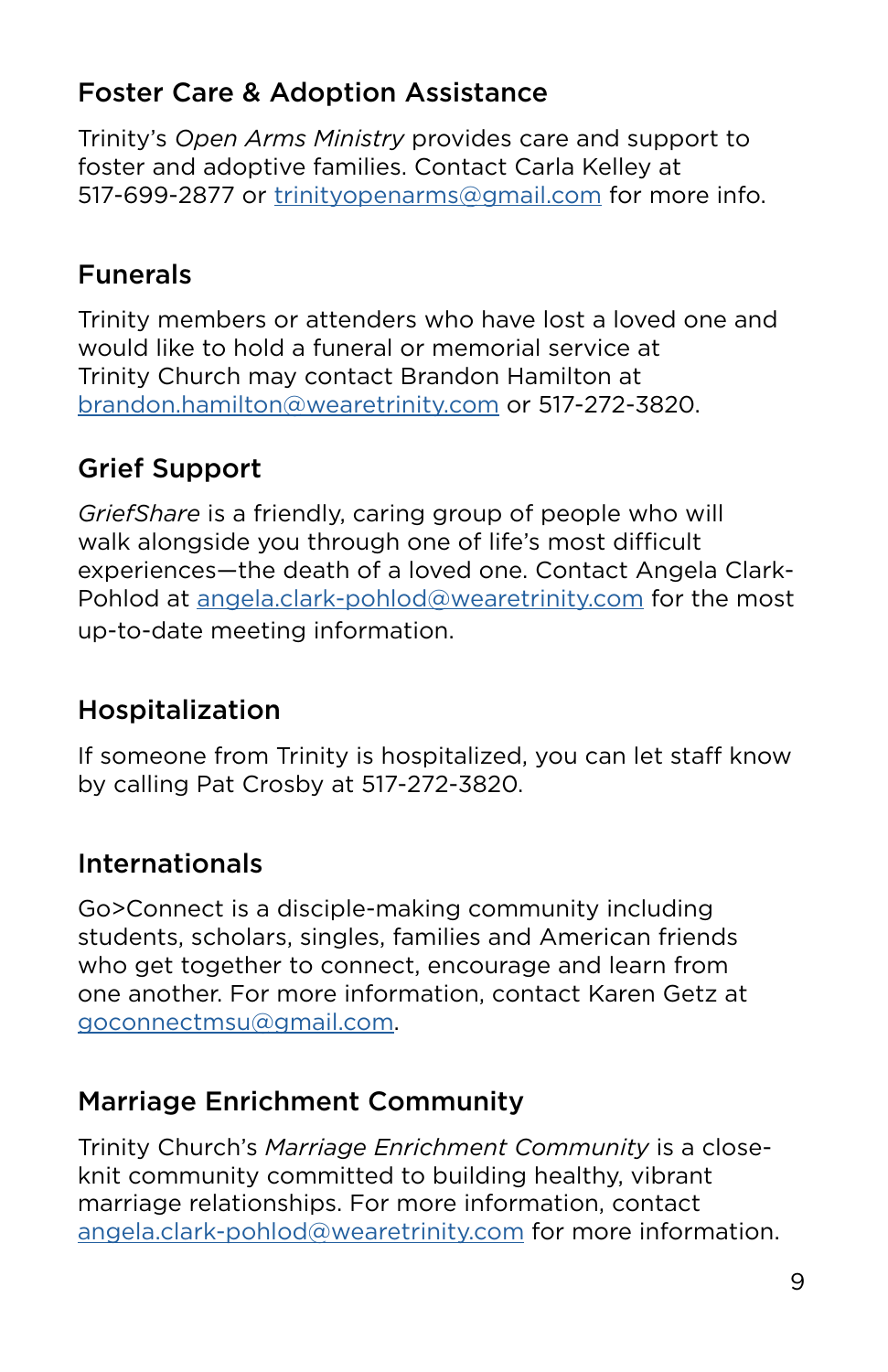# Pornography Support

If you or someone you love struggles with pornography, there is hope and help available. *Celebrate Recovery* (see page 3) and Covenant Eyes at **covenanteyes.com** are organizations that can help with pornography addictions.

#### Prayer

Request to speak with a Prayer Team member about your prayer needs or submit prayer requests by filling out the form at wearetrinity.com/prayer.

#### Shelter Assistance

Contact the shelter for the most up-to-date information.

| City Rescue Mission for men<br>613 E Michigan Ave, Lansing                                      | 517-485-0145 |
|-------------------------------------------------------------------------------------------------|--------------|
| <b>City Rescue Mission Maplewood Center</b><br>for women & children<br>2216 S Cedar St, Lansing | 517-485-0145 |
| <b>EVE (End Violent Encounters)</b>                                                             | 517-372-5572 |
| Gateway Youth Services for ages 12-20                                                           | 877-833-3689 |
| Hannah's House for pregnant women<br>625 N Walnut, Lansing                                      | 517-482-5856 |
| <b>Haven House</b> for families<br>121 Whitehills Dr, East Lansing                              | 517-337-2731 |
| Loaves & Fishes<br>831 N Sycamore St, Lansing                                                   | 517-482-2099 |
| SIREN/Eaton Shelter, Inc.                                                                       | 517-543-0748 |
| <b>Volunteers of America</b><br>430 N Larch St, Lansing                                         | 517-484-4414 |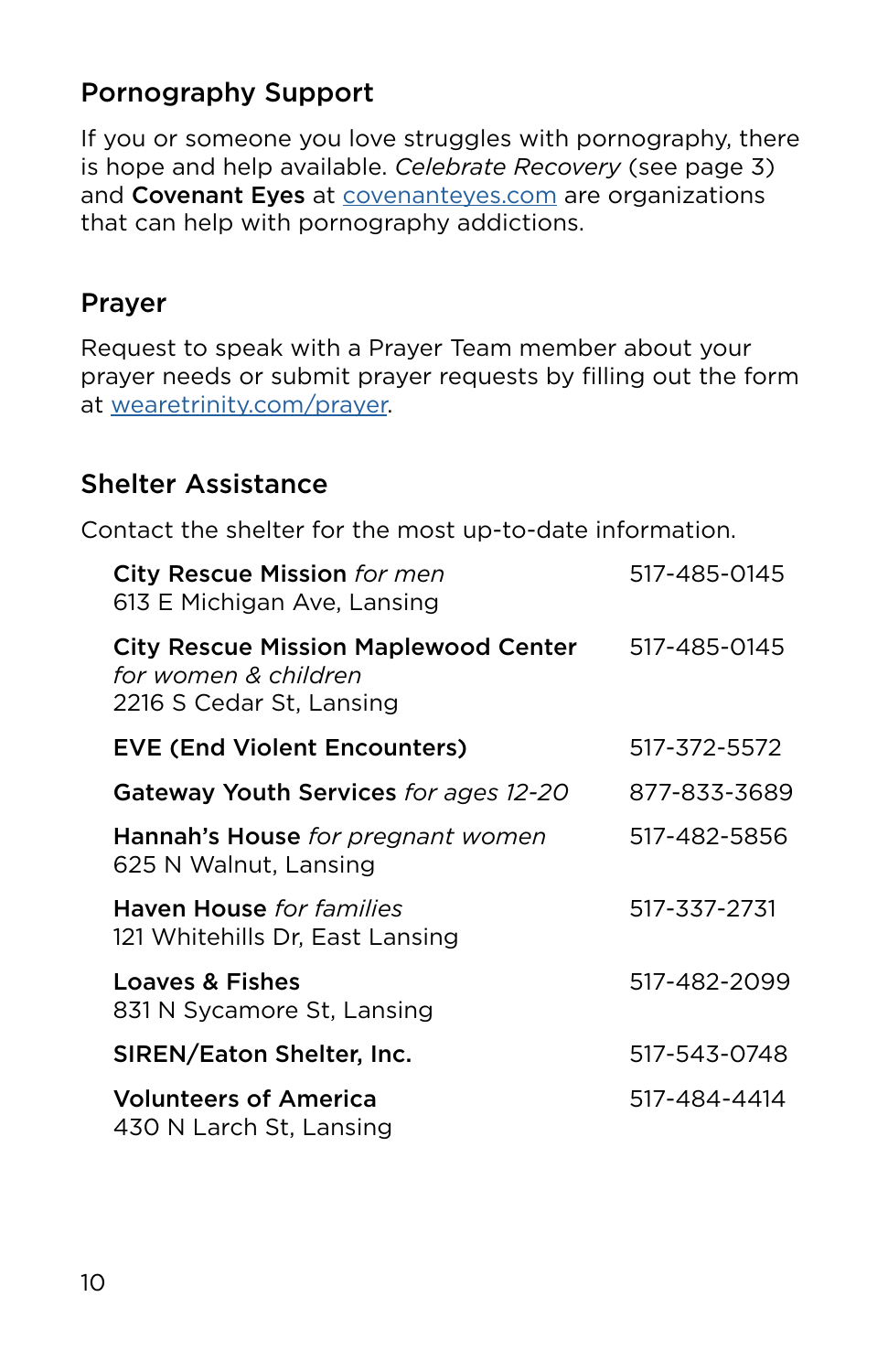# Suicide Prevention Hotlines & Crisis Help

National Suicide Prevention Lifeline 800-273-8255 *English* 888-628-9454 *Spanish*

Veterans Crisis Line 800-273-8255, option 1 Text 838-255

Crisis Text Line Text the word "Hello" to 741-741 Send a Facebook message to [facebook.com/crisistextline](https://www.facebook.com/crisistextline)

#### Surrendering the Secret

*Surrendering the Secret* is an eight-week, interactive small group study to help women heal from the heartache of abortion. It takes place within a caring community of women on the same journey. If you know it's time to heal, please contact Caroline at hobbsmystoryhisglory@gmail.com. Your identity will be confidential and known only to Caroline.

## Vehicle Problems

The *GEAR Ministry* of Trinity Church may be able to provide car repair or maintenance to Trinity members or attenders in need. If you or someone you know might need assistance, please contact Robbi Imhoff at 517-272-3820 or robbi.imhoff[@wearetrinity.com](mailto:robbi.imhoff%40wearetrinity.com?subject=) to discuss the situation and fill out an application.

#### Weddings

Trinity members or attenders who would like to be married at Trinity Church or by a Trinity Pastor may begin the process by filling out the form at [wearetrinity.com/wedding](https://trinitywired.ccbchurch.com/goto/forms/79/responses/new). If you have questions or would like more information, contact Brandon Hamilton at brandon.hamilton[@wearetrinity.com](mailto:mailto:bob.wessels%40wearetrinity.com?subject=) or 517-272-3820.